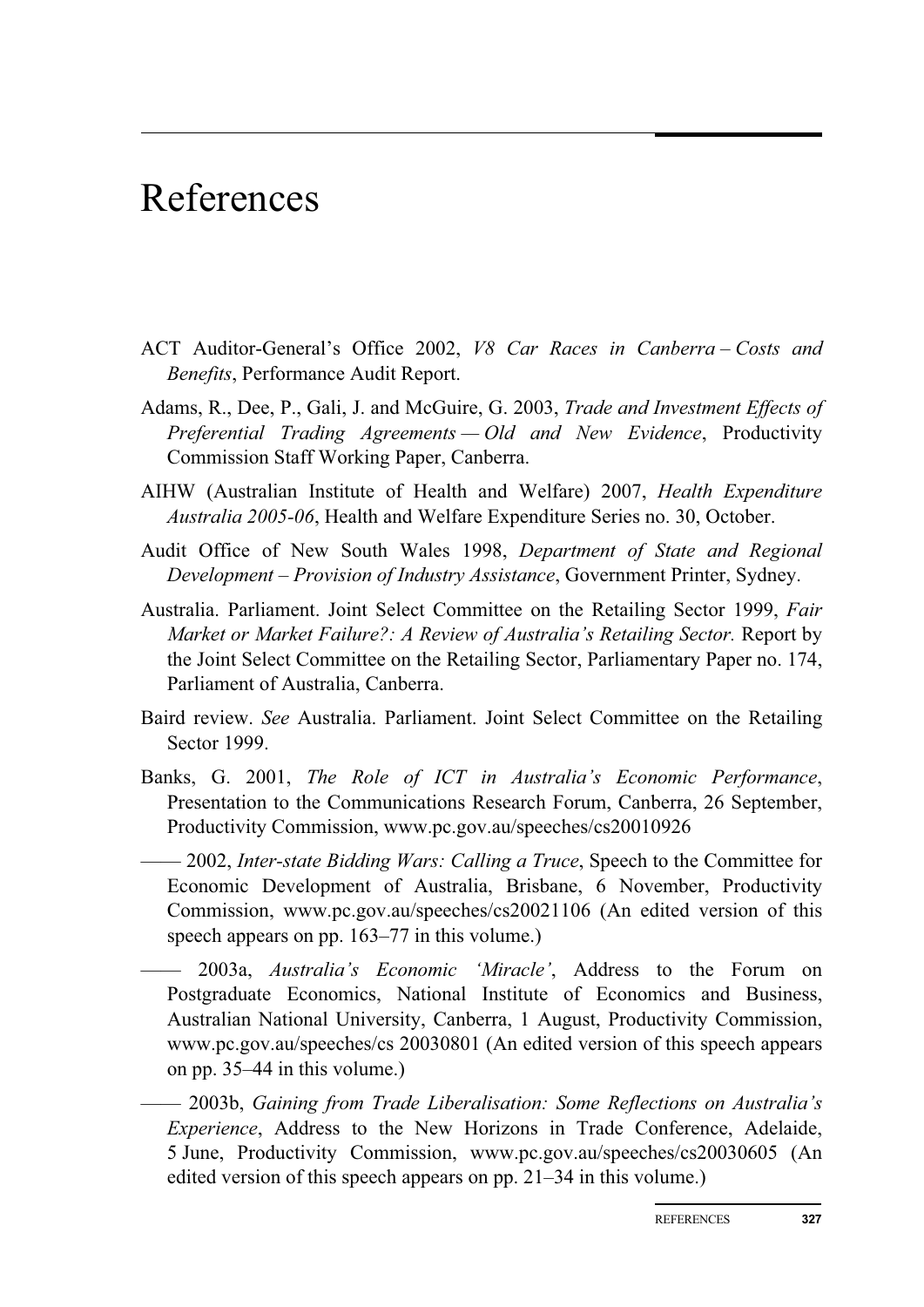—— 2005, *Structural Reform Australian-Style: Lessons for Others?*, Presentation to the IMF, World Bank and OECD, May 2005, Productivity Commission, Canberra. (An edited version of this speech appears on pp. 3–19 in this volume.)

—— 2006a, *Reducing the Regulatory Burden: The Way Forward*, Inaugural Public Lecture, Monash Centre for Regulatory Studies, Melbourne, 17 May, Productivity Commission, www.pc.gov.au/speeches/cs20060517/index.html (An edited version of this speech appears on pp. 105–09 in this volume.)

—— 2006b, *Tackling the Underlying Causes of Over-regulation: An Update*, Speaking notes for a presentation to the Australian Regulatory Reform Evolution conference, Canberra, 24-25 October, Productivity Commission, www.pc.gov.au /speeches/cs20061024/index.html

—— 2008, *Riding the Third Wave: Some Challenges in National Reform*, Presentation to the Economic and Social Outlook Conference, Melbourne, March, Productivity Commission, Melbourne. (An edited version of this speech appears on pp. 59–76 in this volume.)

—— and Carmichael, W.B. 2007, *Domestic Transparency in Australia's Economic and Trade Reforms: The Role of 'the Commission'*, Paper for the Lowy Institute and Tasman Transparency Group Conference, 'Enhancing Transparency in the Multilateral Trading System', Sydney, 4 July, www.pc.gov.au/speeches/cs 20070704 (An edited version of this speech appears on pp. 273–81 in this volume.)

- BCA (Business Council of Australia) 2009, *Groundwork for Growth: Building the Infrastructure that Australia Needs,* October.
- Bell, C. 1996, *Time for Business*, Report of the Small Business Deregulation Task Force, Department of Industry, Science and Technology (037/96), Canberra, www.industry.gov.au/content/itrinternet/cmscontent.cfm?objectID=EB06805E-C50B-40D6-BF1E3DEED6033BEA
- Bracks review. *See* Review of Australia's Automotive Industry 2008.
- Carnegie, R., Butlin, M., Barratt, P., Turnbull, A. and Webber, I. 1993, *Managing the Innovating Enterprise: Australian Companies Competing with the World's Best*, Innovation Study Commission, Business Council of Australia, Melbourne.
- Carr, K. (Minister for Industry, Innovation, Science and Research) 2008a, *Innovation future for Australian Industry*, Media release, 21 November 2007.

—— 2008b, Innovation: Industry's call to action, Address to the Australian Industry Group, Brisbane, 1 May.

CIE (Centre for International Economics) 2002, *Modelling International Developments: GTAP Simulations of PMV and Other Tariff Changes*,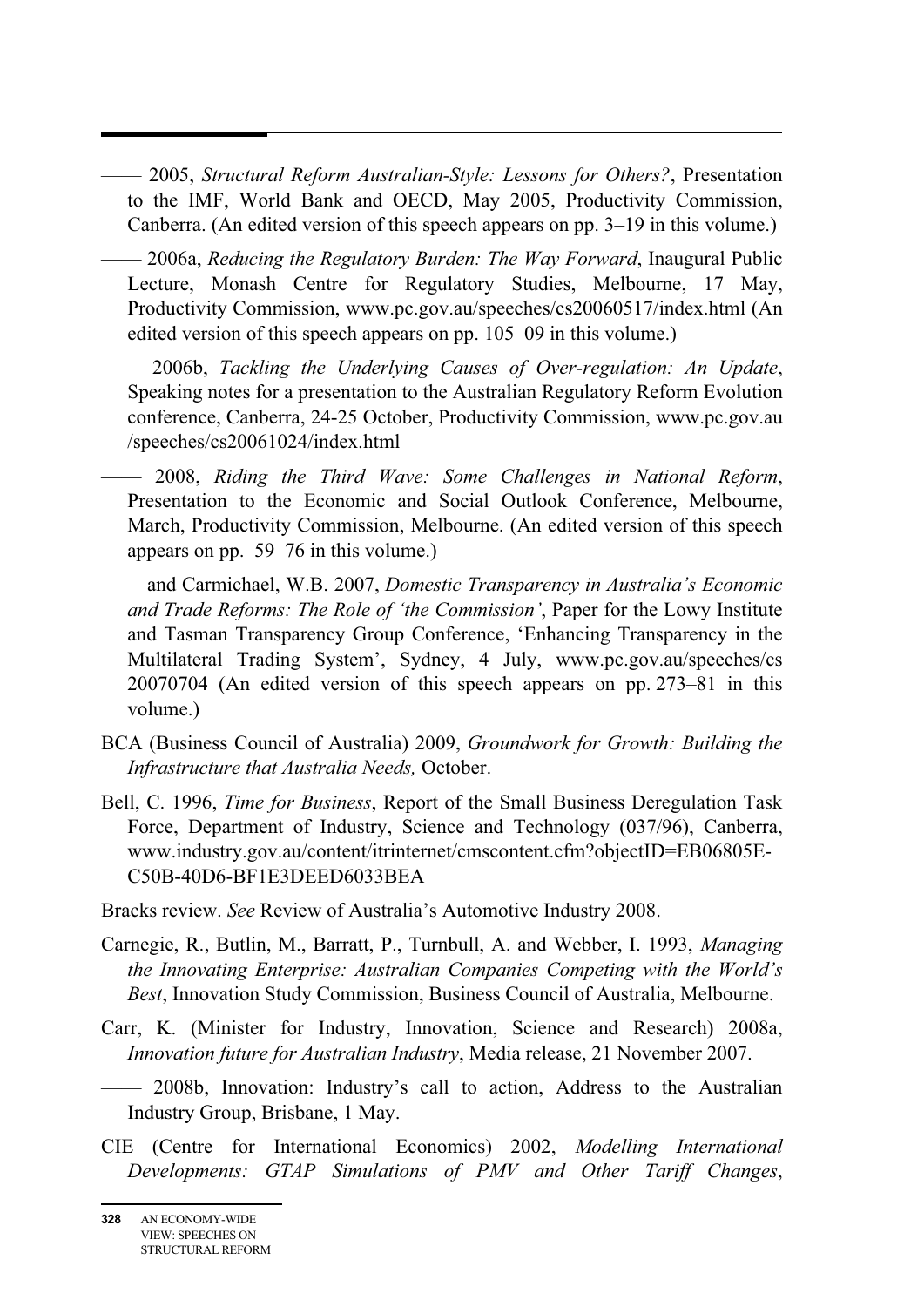Productivity Commission Consultancy Report, www.pc.gov.au/projects/inquiry/ tcf/consultancy/ciereport

—— 2005, *Economic Analysis of the Export Market Development Grants Scheme*, prepared for the Australian Trade Commission, Sydney and Canberra.

- Clark, C. 1962, 'Economic growth', in Wilkes, J. (ed), *Economic Growth in Australia* (Papers read at the 28th Summer School of the Australian Institute of Political Science, Canberra, 27–29 January 1962), Angus & Robertson, Sydney.
- COAG (Council of Australian Governments) 2000, *Communique*, 3 November.
- —— 2006, *Communique*, 10 February.
- Committee of Economic Enquiry 1965, *Report*, 2 vols. (Vernon Report), Canberra.
- Coonan, H. Senator 2001, *Proceedings of the International Conference on Regulation Reform Management and Scrutiny of Legislation*, Parliament House, Sydney, 9-13 July, Report no. 19/52.
- Costello, P. (Treasurer) 2006, *Report of the Taskforce on Reducing Regulatory Burdens on Business — final Government esponse*, Press Release no. 088, Canberra, 15 August, www.treasurer.gov.au/tsr/content/pressreleases/2006/ 088.asp
- Cramond, J. 1999, *Inquiry into Allegations that the Honourable John Olsen MP Misled Parliament,* Report of Mr J.M.A. Cramond, SA Government, Adelaide.
- Dee, P. and Hanslow, K. 2000, *Multilateral Liberalisation of Services Trade*, Productivity Commission Staff Research Paper, AusInfo, Canberra.
- Deegan, M. 2008, Presentation to the Industry Leaders' Luncheon, Sydney, 9 October, www.infrastructureaustralia.gov.au/publications.aspx
- De Laine, C., Lee, K. and Woodbridge, G. 1997, *Microeconomic Reform and Structural Change in Employment*, Industry Commission Staff Research Paper, www.pc.gov.au/ic/research/information/micro97/micro97.pdf
- Department of Health and Ageing 2007, *The National Evaluation Of The Second Round Of Coordinated Care Trials, Final Report, Coordination Of Care And Efficiency Of Healthcare: Lessons From The Second Round Of Australian Coordinated Care Trials*, Canberra.
- Economic and Finance Committee, Parliament of South Australia 2000, *South Australian Government Assistance to Industry*, Thirty First Report of the Economic and Finance Committee.
- Exports and Infrastructure Taskforce 2005, *Australia's Export Infrastructure*, Report to the Prime Minister, (Brian Fisher, Chairman), Canberra.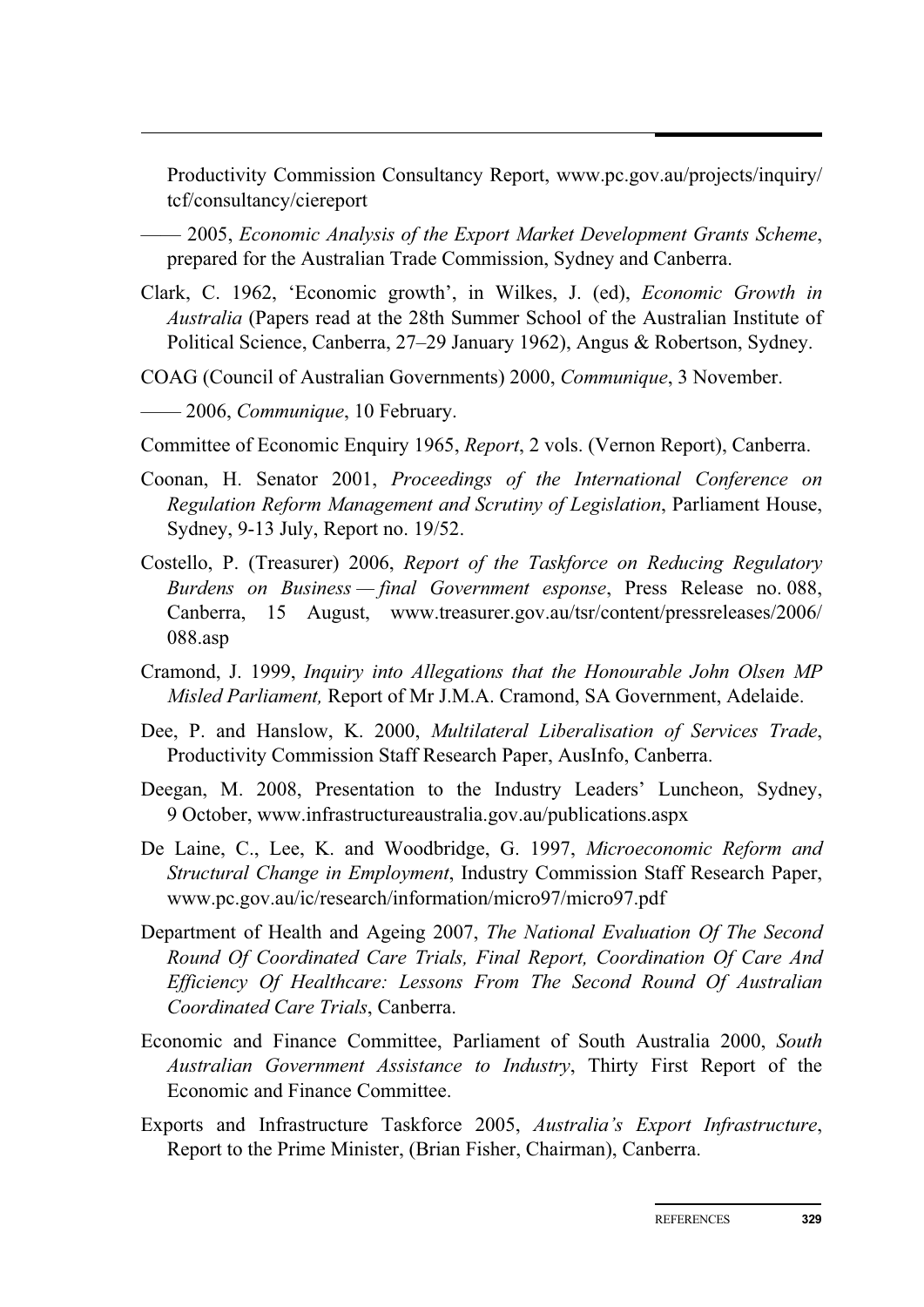- Gabbitas, O. and Eldridge, D. 1998, *Directions for State Tax Reform*, Productivity Commission Staff Research Paper, AusInfo, Canberra.
- Garnaut, R. 2002, Prioritising equity in Australian development: lessons from the first century of federation, *Towards Opportunity and Prosperity: 2002 Economic and Social Outlook Conference*, Melbourne Institute of Applied Economic and Social Research and *The Australian*, Melbourne.
- Gittins, R. 2000, 'Big Brother's watching thankfully', *Sydney Morning Herald*, 24 June.
- Gleeson, M. 2001, Valuing courts, presented at the Family Law Conference, Sydney, 27 July.
- Gropp, L., Hallam, T. and Manion, V. 2000, *Single-Desk Marketing: Assessing the Economic Arguments*, Productivity Commission, Staff Research Paper, AusInfo, Canberra.
- G-20 (Group of Twenty) 2009, *Meeting of Finance Ministers and Central Bank Governors*, London, March 14.
- Hawker Committee. *See* House of Representatives Standing Committee on Financial Institutions and Public Administration 1997.
- Higgins, C. 1989, 'Colin Clark: an interview', *Economic Record*, vol. 65, no. 3, pp. 296–310.
- Higher Education Financing and Policy Review Committee 1998, *Learning for Life: Final Report: Review of Higher Education Financing and Policy*, (Roderick West, Chair), Department of Employment, Education, Training and Youth Affairs, Canberra.
- Hilmer report. *See* Independent Committee of Inquiry into Competition Policy in Australia 1993.
- Hopkins, T.D. 1996, *Regulatory Costs in Profile*, Policy Study no. 132, Centre for the Study of American Business.
- House of Representatives Standing Committee on Financial Institutions and Public Administration 1997, *Cultivating Competition: Report of the Inquiry into Aspects of the National Competition Reform Package* (David Hawker, Chairman), AGPS, Canberra.
- Howard, J.W. (Prime Minister) 1999, *National approach to problem gambling*, Media release, 16 December.
	- —— and Costello, P. (Treasurer) 2005, *Taskforce on Reducing the Regulatory Burden on Business*, Joint Media Release, Canberra, 12 October, www.regulationtaskforce.gov.au/media/mediarelease.html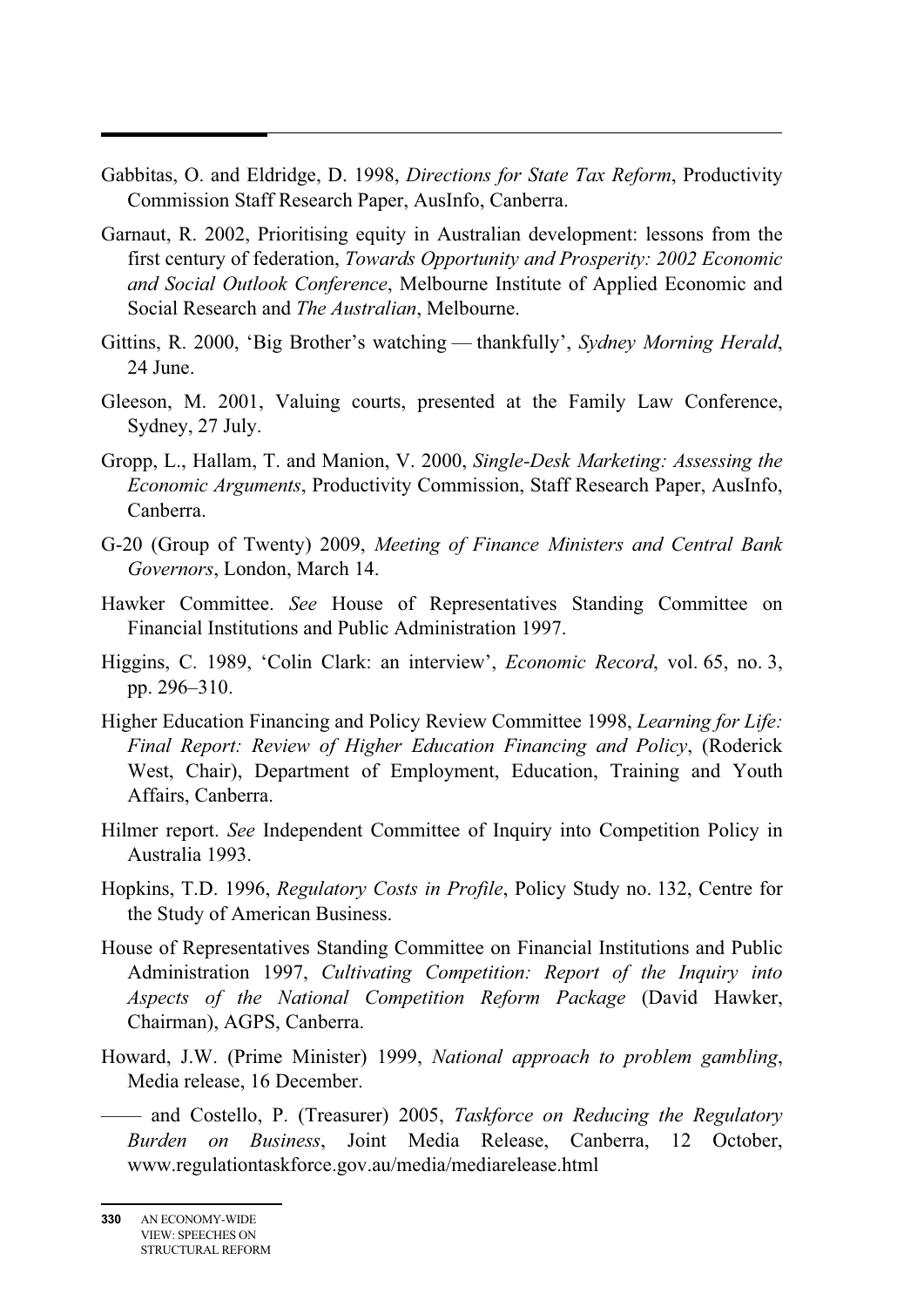$-$ ,  $-$  2006, *Rethinking Regulation: Report of the Taskforce on Reducing Regulatory Burdens on Business: Australian Government's Interim Response*, Canberra, 7 April, www.treasurer.gov.au/tsr/content/pressreleases/2006/019.asp

- IAC (Industries Assistance Commission) 1982, *Approaches to General Reductions in Protection*, Report no. 301, AGPS, Canberra.
- —— 1989a, *Annual Report 1988-89*, Canberra.
- —— 1989b, *Government Non-Tax Charges*, Report no. 422, AGPS, Canberra.
- IC (Industry Commission) 1991, *Costs and Benefits of Reducing Greenhouse Gas Emissions*, Report no. 15.
- —— 1994a, *Petroleum Products*, Report no. 40, AGPS, Melbourne.
- —— 1994b, *Urban Transport*, 2 vols, Report no. 37, AGPS, Melbourne.
- —— 1995, *The Growth and Revenue Implications of Hilmer and Related Reforms,*  A report by the Industry Commission to the Council of Australian Governments, Final Report, March.
- —— 1996a, *Annual Report 1995-96*, AGPS, Canberra.
- —— 1996b, *Proceedings of the Industry Commission Conference on Equity, Efficiency and Welfare*, AGPS, Canberra.
- —— 1996c, *Reform and the Distribution of Income An Economy-wide Approach*, Industry Commission Staff Information Paper, www.pc.gov.au/ic/ research/information/distinco/distinco.pdf
- —— 1996d, *States, Territory and Local Government Assistance to Industry*, Report no. 55, AGPS, Canberra.
- ––— 1996e, *Stocktake of Microeconomic Reform*, Research Report, Canberra.
- —— 1997a, *The Automotive Industry*, 2 vols. Report no. 58, AGPS, Melbourne.
- —— 1997b, *Private Health Insurance*, Inquiry Report no. 57, AGPS, Canberra.
- —— 1997c, *Submission to the Review of Business Programs*, www.pc.gov.au/\_\_ data/assets/pdf\_file/0017/9044/cbp.pdf
- —— 1997d, *The Textile, Clothing and Footwear Industries*, 2 vols., Report no. 59, AGPS, Melbourne.
- IMF (International Monetary Fund) 2009, *Global Financial Stability Report: Update*, July.
- Independent Committee of Inquiry into Competition Policy in Australia 1993, *National Competition Policy in Australia*, (Prof. F.G. Hilmer, Chair), AGPS, Canberra.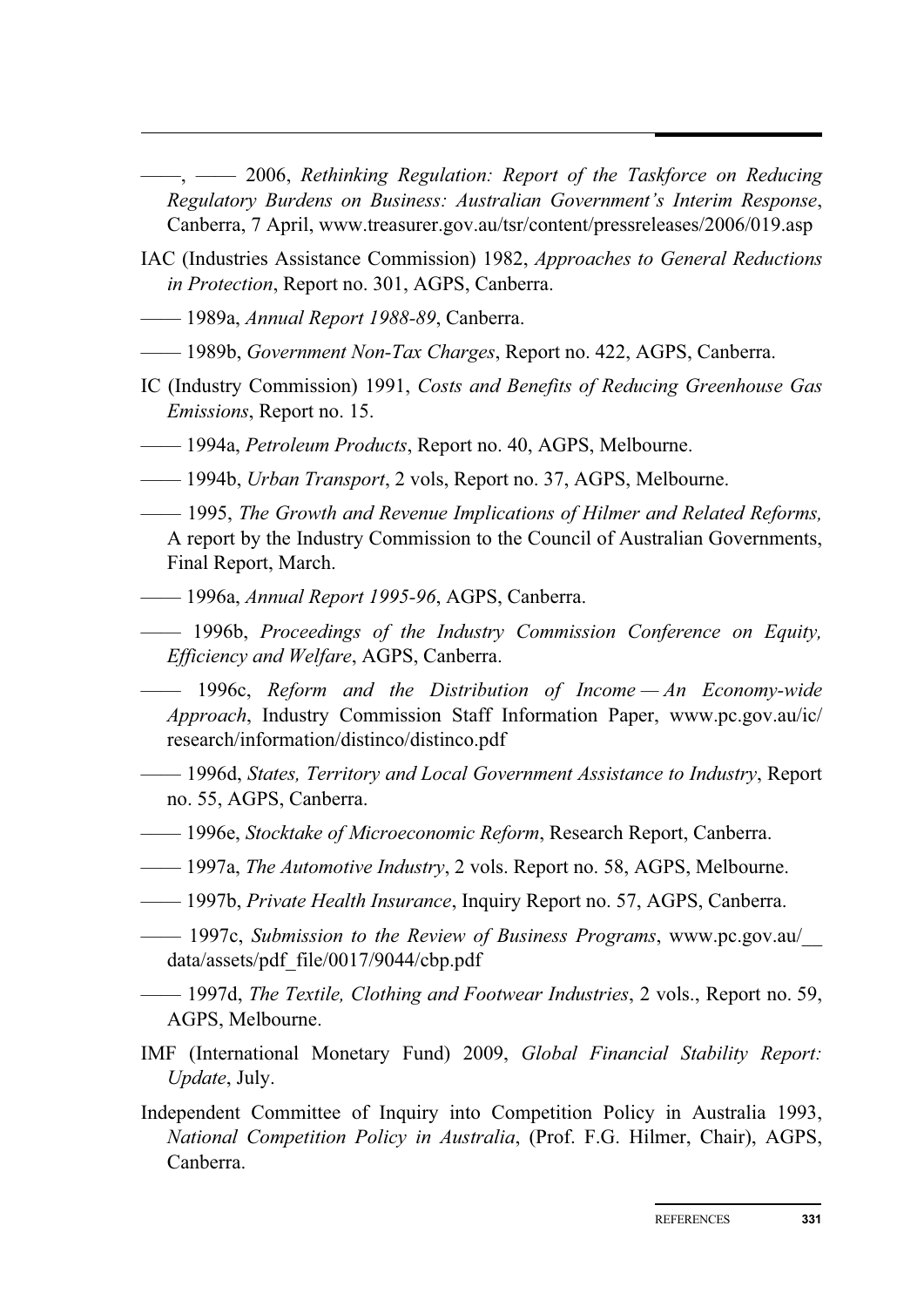- Irving, M.R., Arney, J. and Lindner, B. 2000, *National Competition Policy Review of the Wheat Marketing Act 1989*, Department of Agriculture, Fisheries and Forestry, Canberra.
- Johnston, A., Porter, D., Cobbold, T. and Dolamore, R. 2000, *Productivity in Australia's Wholesale and Retail Trade*, Productivity Commission Staff Research Paper, AusInfo, Canberra.
- Kelly, C.R. 1978, *One More Nail*, Brolga Books, Adelaide.

- Kelly, P. 1992, *The End of Certainty: The Story of the 1980s*, Allen and Unwin, St Leonards, NSW.
- Krugman, P. 1992, *Age of Diminished Expectations: US Economic Policy in the 1980s*, MIT Press, Cambridge.
- Lattimore, R., Madge, A., Martin, B. and Mills, J. 1998, *Design Principles for Small Business Programs and Regulations*, Productivity Commission Staff Research Paper, AusInfo, Canberra.
- Lattimore, R. and Pobke, C. 2008, *Recent Trends in Australian Fertility*, Productivity Commission Staff Working Paper, Canberra.
- Leigh, A. and Ryan, C. 2008, 'How and why has teacher quality changed in Australia', *Australian Economic Review*, vol. 41, no. 2, pp. 141–59.
- Leutwiler, F. et al. 1985, *Trade Policies for a Better Future: Proposals for Action*, GATT Secretariat, Geneva.
- Long, O. et al. 1989, *Public Scrutiny of Protection: Domestic Policy Transparency and Trade Liberalization*, published by Gower for the Trade Policy Research Centre, London.
- McEwin, I. 1995, Private and public interest in the new access regime, Background paper presented at ANU Workshop on the Legal and Economic Implications of Access.
- *Modernising Government* 1999, (Presented to Parliament by the Prime Minister and the Minister for the Cabinet Office by Command of Her Majesty), Stationery Office, London.
- Moggridge, D. (ed.) 1982, *The Collected Writings of John Maynard Keynes*, vol. 21, *Activities 1931–1939*, *World Crisis and Policies in Britain and America*, Macmillan for the Royal Economic Society, London.
- Mulgan, R. 2000, 'Perspectives on the Public Interest', *Canberra Bulletin of Public Administration*, March.

**<sup>332</sup>** AN ECONOMY-WIDE VIEW: SPEECHES ON STRUCTURAL REFORM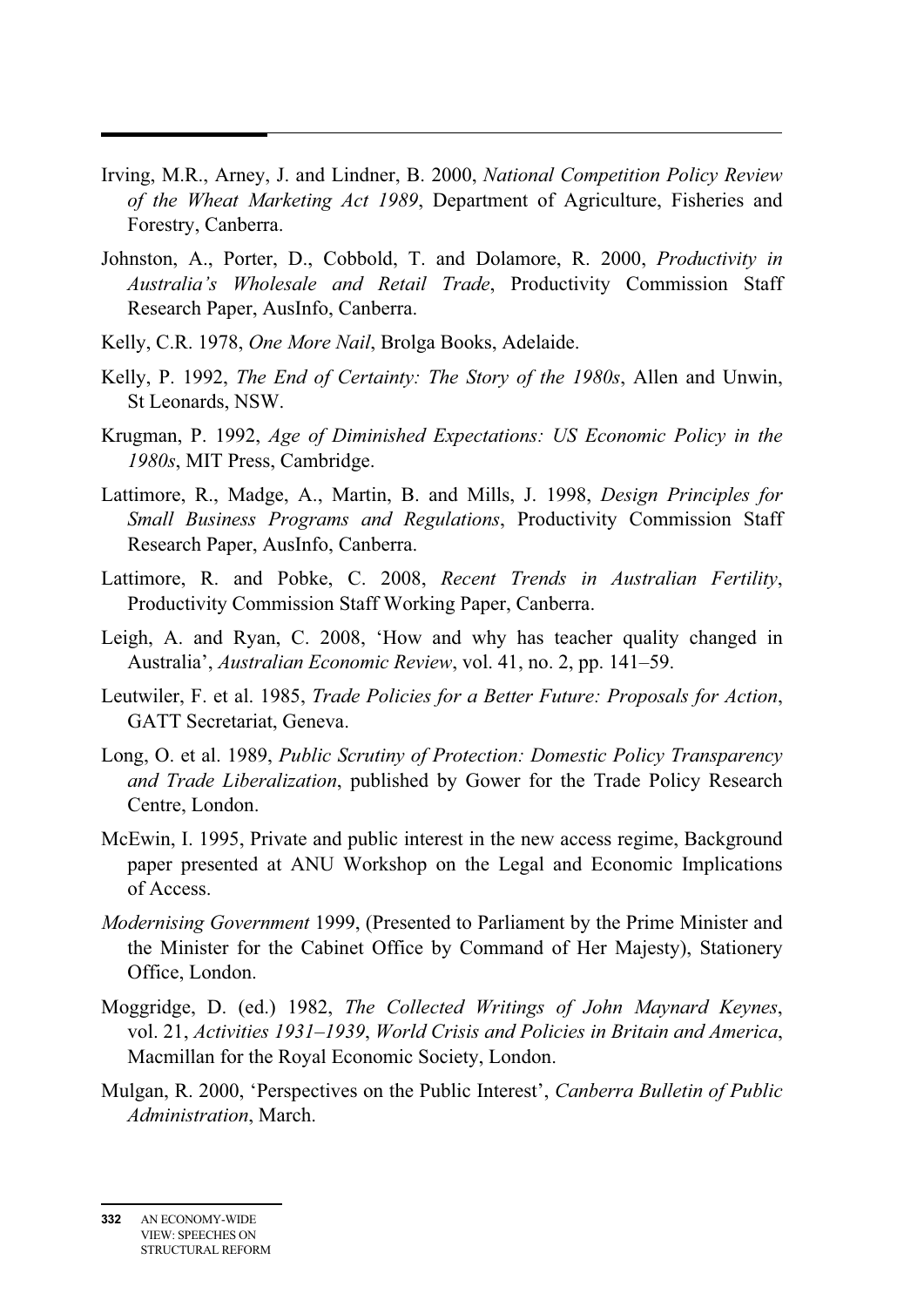- Murtough, G., Pearson, K. and Wreford, P. 1998, *Trade Liberalisation and Earnings Distribution in Australia*, Industry Commission Staff Research Paper, AGPS, Canberra, www.pc.gov.au/ic/research/information/tradelib/tradelib.pdf
- NCC (National Competition Council) 1996, *Considering the Public Interest under the National Competition Policy*, Commonwealth of Australia.
- —— 1999, *National Competition Policy: Some Impacts on Society and the Economy*, AusInfo, Canberra.
- —— 2001, *NCP Framework for the Third Tranche Assessment of Governments' Progress with Implementing National Competition Policy and Related Reforms*, AusInfo, Canberra.
- —— 2003, *Application by Virgin Blue for Declaration of Airside Services at Sydney Airport, Draft Recommendation*, June.
- OECD (Organisation for Economic Cooperation and Development) 2001, *Businesses' Views on Red Tape: Administrative and Regulatory Burdens on Small and Medium-Sized Enterprises*, OECD, Paris.
- —— 2003, *OECD Economic Surveys Australia 2003*, OECD, Paris.
- —— 2004a, *The Economic Impact of ICT: Measurement, Evidence and Implications*, OECD Research Report.
- —— 2004b, *Economic Survey of Australia*, OECD, Paris.
- —— 2004c, *Productivity database*, 17 December 2004, www.oecd.org/dataoecd/30 /62/29863792.xls
- —— 2007, *Innovation and Growth: Rationale for an Innovation Strategy*, OECD, Paris.
- —— 2008, *OECD Strategic Response to the Financial and Economic Crisis: Contributions to the Global Effort*, Note by the Secretary-General, C(2008)191/FINAL, 23 December.
- ORR (Office of Regulation Review) 1997, *Grey-Letter Law: Report of the Commonwealth Interdepartmental Committee on Quasi-regulation*, Canberra.
- —— 1998, *A Guide to Regulation* (second edition).
- Parham, D. 2002, *Productivity Growth in Australia: Are We Enjoying a Miracle?*  Productivity Commission Staff Working Paper, Canberra.
- Parham, D., Barnes, P., Roberts, P. and Kennett, S. 2000, *Distribution of the Economic Gains of the 1990s*, Productivity Commission Staff Research Paper, AusInfo, Canberra.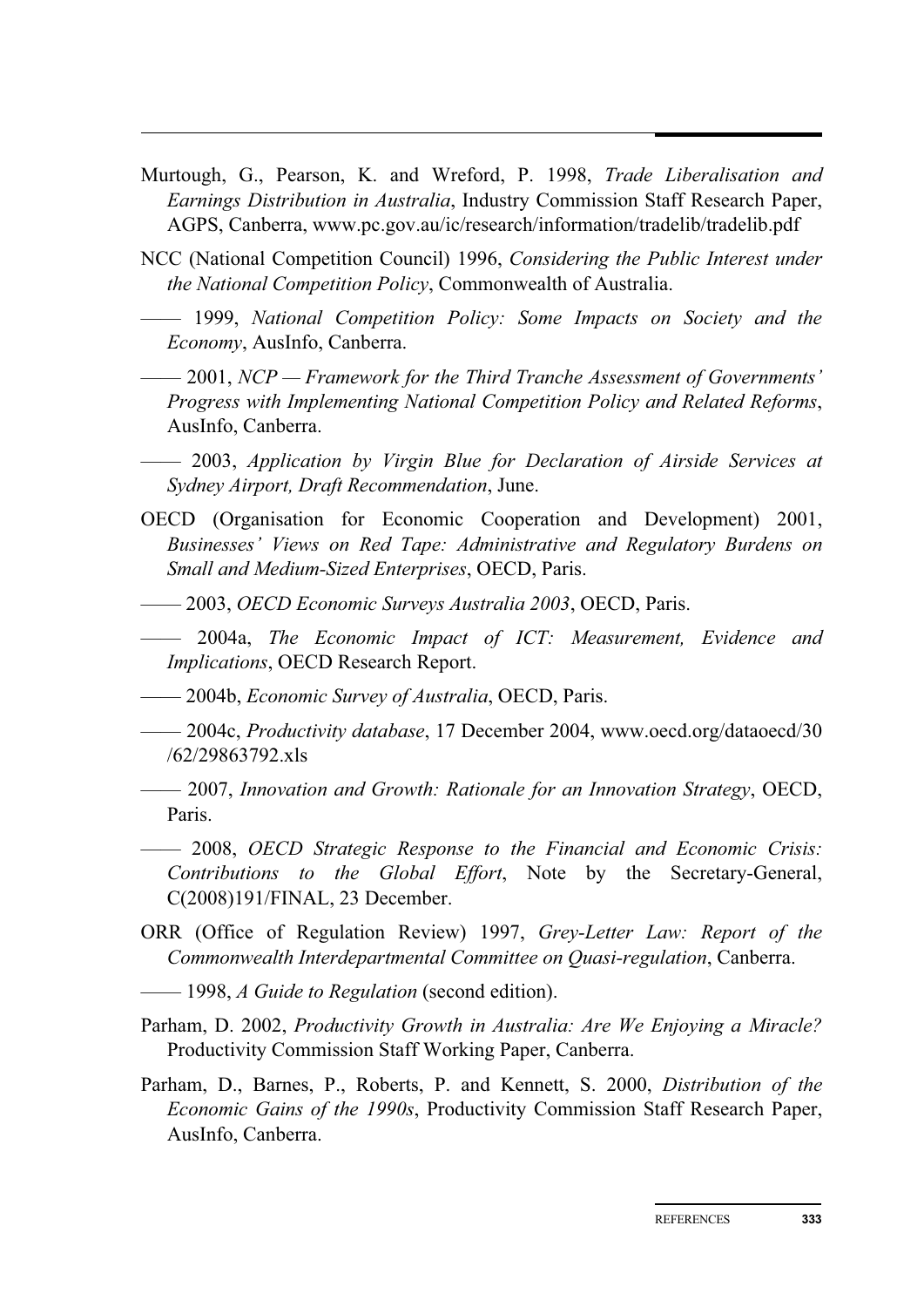- Parham, D., Roberts, P. and Sun, H. 2001, *Information Technology and Australia's Productivity Surge*, Productivity Commission Staff Research Paper, AusInfo, Canberra.
- PC (Productivity Commission) 1998a, *The Australian Black Coal Industry*, Report no. 1, AusInfo, Canberra.
- —— 1998b, *Battery Eggs Sale and Production in the ACT*, Research Report, AusInfo, Canberra.
- —— 1998c, *Work Arrangements in Container Stevedoring*, Research Report, AusInfo, Canberra.
- —— 1998d, *Work Arrangements in the Australian Meat Processing Industry*, Research Report, AusInfo, Canberra.
- —— 1999a, *Australia's Gambling Industries*, Report no. 10, AusInfo, Canberra.
- —— 1999b, *Impact of Competition Policy Reforms on Rural and Regional Australia*, Report no. 8, AusInfo, Canberra.
- —— 1999c, *Microeconomic Reform and Australian Productivity: Exploring the Links*, Research Paper, AusInfo, Canberra.
- —— 1999d, *Progress in Rail Reform*, Report no. 6, AusInfo, Canberra.
- —— 2000a, *Broadcasting*, Report no. 11, AusInfo, Canberra.
- —— 2000b, *Productivity Commission Submission to the National Competition Policy Review of the Wheat Marketing Act 1989*, http://www.pc.gov.au/research/ submission/wheat1
- —— 2000c, *Review of Legislation Regulating the Architectural Profession*, Report no. 13, AusInfo, Canberra.
- —— 2001a, *International Pharmaceutical Price Differences*, Research Report, AusInfo, Canberra.
- —— 2001b, *Review of the National Access Regime*, Report no. 17, AusInfo, Canberra.
- —— 2001c, *Review of the Prices Surveillance Act 1983*, Report no. 14, AusInfo, Canberra.
- —— 2001d, *Structural Adjustment Key Policy Issues*, Commission Research Paper, AusInfo, Canberra.
- —— 2001e, *Telecommunications Competition Regulation*, Report no. 16, AusInfo, Canberra.
	- —— 2002a, *Annual Report 2001-02,* Annual Report Series, Canberra.

**<sup>334</sup>** AN ECONOMY-WIDE VIEW: SPEECHES ON STRUCTURAL REFORM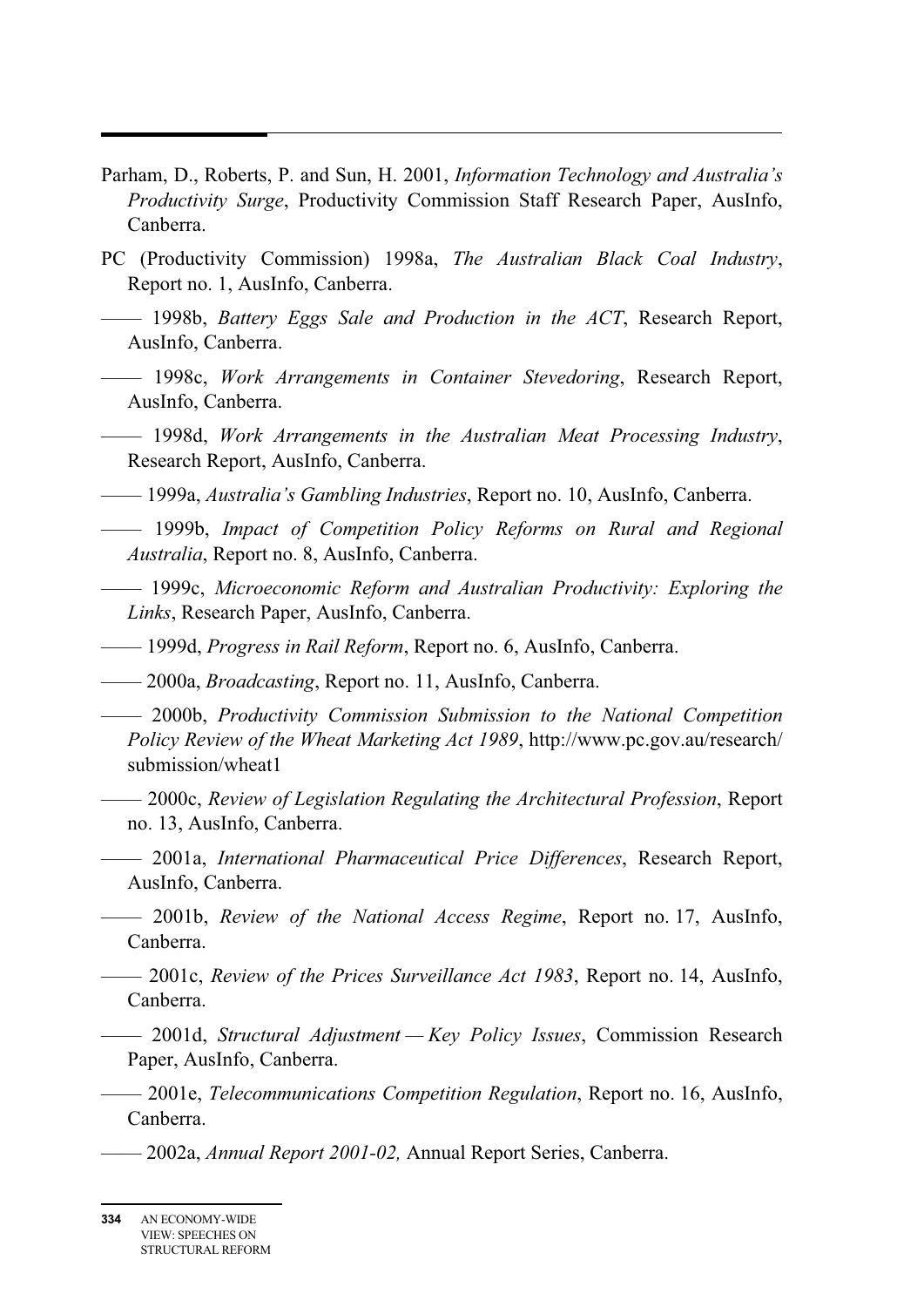- —— 2002b, *Economic Regulation of Harbour Towage and Related Services*, Report no. 24, Canberra.
- —— 2002c, *Offshore Investment by Australian Firms: Survey Evidence*, Commission Research Paper, AusInfo, Canberra.
- —— 2002d, *Price Regulation of Airport Services*, Report no. 19, AusInfo, Canberra.
- —— 2002e, *Review of Automotive Assistance*, Report no. 25, Canberra.
- —— 2002f, *Trends in Australian Infrastructure Prices 1990-91 to 2000-2001*, Performance Monitoring, AusInfo, Canberra.
- —— 2003a, *Evaluation of the Mutual Recognition Schemes*, Research Report, Canberra.
- —— 2003b, *Evaluation of the Pharmaceuticals Industry Investment Program*, Research Report, AusInfo, Canberra.
- —— 2003c, *From Industry Assistance to Productivity: 30 Years of 'the Commission'*, Melbourne.
- —— 2003d, *Industries, Land Use and Water Quality in the Great Barrier Reef Catchment*, Research Report, Canberra.
- —— 2003e, *Productivity Commission Submission in Response to the NCC's Draft Recommendation on Declaration of Sydney Airport*, Commission Research Paper, Canberra.
- —— 2003f, *Review of TCF Assistance*, Report no. 26, Canberra.
- —— 2003g, *Trends in Australian Manufacturing*, Commission Research Paper, AusInfo, Canberra.
- —— 2004a, *First Home Ownership*, Report no. 28, Melbourne.
- —— 2004b, *Impacts of Native Vegetation and Biodiversity Regulations*, Report no. 29, Melbourne.
- —— 2004c, *National Worker's Compensation and Occupational Health and Safety Frameworks*, Report no. 27, Canberra.
- —— 2004d, *Reform of Building Regulation*, Research Report, Productivity Commission, Canberra.
- —— 2005a, *Australia's Health Workforce*, Research Report, Canberra.
- —— 2005b, *Economic Implications of an Ageing Australia*, Research Report, Canberra.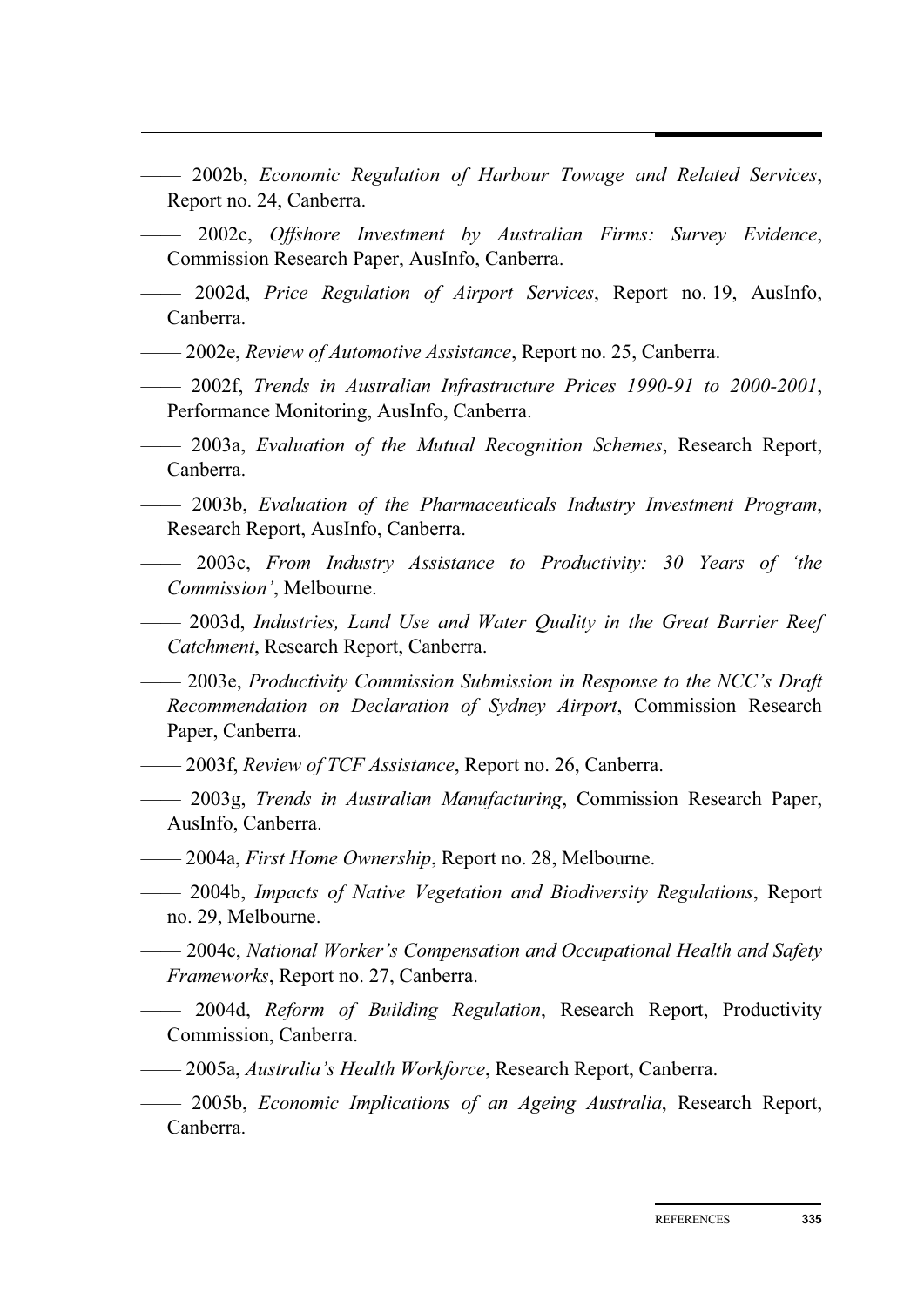- —— 2005c, *Financial Performance of Government Trading Enterprises*, 1999-00 to 2003-04, Commission Research Paper, Canberra.
- —— 2005d, *Impacts of Advances in Medical Technology in Australia*, Research Report, Melbourne.
- —— 2005e, *Review of National Competition Policy Reforms*, Report no. 33, Canberra.
- —— 2006a, *Conservation of Australia's Historic Heritage Places*, Report no. 37, Canberra.
- —— 2006b, *Potential Benefits of the National Reform Agenda*, Report to the Council of Australian Governments, Canberra.
- —— 2006c, *Review of Price Regulation of Airport Services*, Report no. 40, Canberra.
- ——2006d, *Review of the Australian Consumer Product Safety System*, Research Report, Canberra.
- —— 2006e, *Road and Rail Freight Infrastructure Pricing*, Report no. 41, Canberra.
- —— 2006f, *Waste Management*, Report no. 38, Canberra.
- —— 2007a, *Financial Performance of Government Trading Enterprises, 2004-05 to 2005-06*, Commission Research Paper, Canberra.
- —— 2007b, *Public Support for Science and Innovation*, Research Report, Canberra.
- —— 2007c, *Trade & Assistance Review 2005-06*, Annual Report Series, Canberra.
- —— 2008a, *Financial Performance of Government Trading Enterprises, 2004-05 to 2006-07*, Commission Research Paper, Canberra.
- —— 2008b, *Modelling Economy-wide Effects of Future Automotive Assistance*, Research Report, Melbourne.
	- —— 2008c, *Modelling Economy-wide Effects of Future TCF Assistance*, Research Report, Melbourne.
- —— 2008d, *Review of Australia's Consumer Policy Framework*, Final Report, Canberra.
- —— 2008e, *Submission to Infrastructure Australia's National Infrastructure Audit*, Canberra.
	- —— 2008f, *Towards Urban Water Reform: A Discussion Paper*, Commission Research Paper, Melbourne.
- —— 2008g, *Trade & Assistance Review 2006-07*, Annual Report Series, Canberra.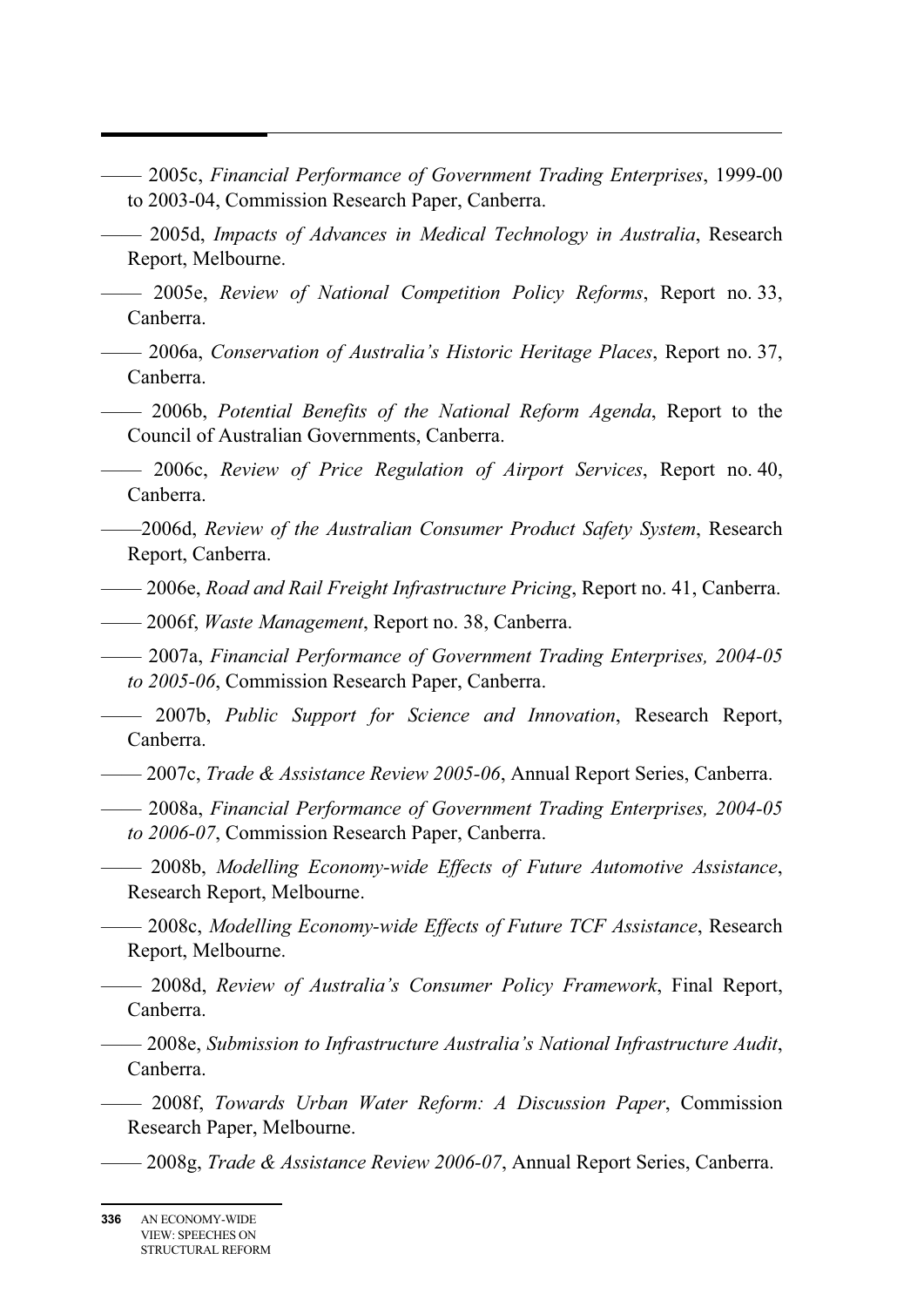- —— 2008h, *What Role for Policies to Supplement an Emissions Trading Scheme?*, Productivity Commission Submission to the Garnaut Climate Change Review.
- —— 2009a, *Annual Report 2008-09*, Annual Report Series, Canberra.
- —— 2009b, *Annual Review of Regulatory Burdens on Business: Social and Economic Infrastructure Services*, Research Report, Canberra.
- —— 2009c, *Paid Parental Leave: Support for Parents with Newborn Children*, Report no. 47, Canberra.
- —— 2009d, *Review of Regulatory Burden on the Upstream Petroleum (Oil and Gas) Sector*, Research Report, Melbourne.
- —— 2009e, *Submission to the House of Representatives Standing Committee on Economics: Inquiry into Raising the Level of Productivity Growth in the Australian Economy*, Productivity Commission Submission.
- —— 2009f, *Trade & Assistance Review 2007-08*, Annual Report Series, Canberra.
- Pearson, K. 1924, *The Life, Letters and Labours of Francis Galton*, Cambridge University Press, London.
- Prasser, S. 2006, *Royal Commissions and Public Inquiries in Australia*, LexisNexis Butterworths, Australia.
- Public Accounts Committee, Parliament of New South Wales 2001, *Industry Assistance*, Report no. 130, Government Information Service, Sydney.
- Rattigan, G.A. 1986, *Industry Assistance: The Inside Story*, Melbourne University Press, Melbourne.
- ——, Carmichael, W.B. and Banks, G.R. 1989, *Domestic Transparency and the Functioning of the GATT System*, a report prepared for the Trade Policy Research Centre, London.
- Regulation Taskforce 2005, *Taskforce Issues Paper*, Paper prepared to assist individuals and organisations to prepare submissions to the Australian Government Taskforce on Reducing Regulatory Burdens on Business, Canberra, 25 October, www.regulationtaskforce.gov.au/issuespaper/index.html
- —— 2006, *Rethinking Regulation: Report of the Taskforce on Reducing Regulatory Burdens on Business*, Report to the Prime Minister and the Treasurer, (Gary Banks, Chairman), Canberra, January, www.regulationtaskforce.gov.au/final report/index.html
- Review of Australia's Automotive Industry 2008, *Final Report*, (Hon Steve Bracks, Leader), www.innovation.gov.au/automotivereview
- Robson, A. 2005, *The Cost of Taxation, Perspectives on Tax Reform (8)*, CIS Policy Monograph 68, Centre for Independent Studies, St Leonards, New South Wales.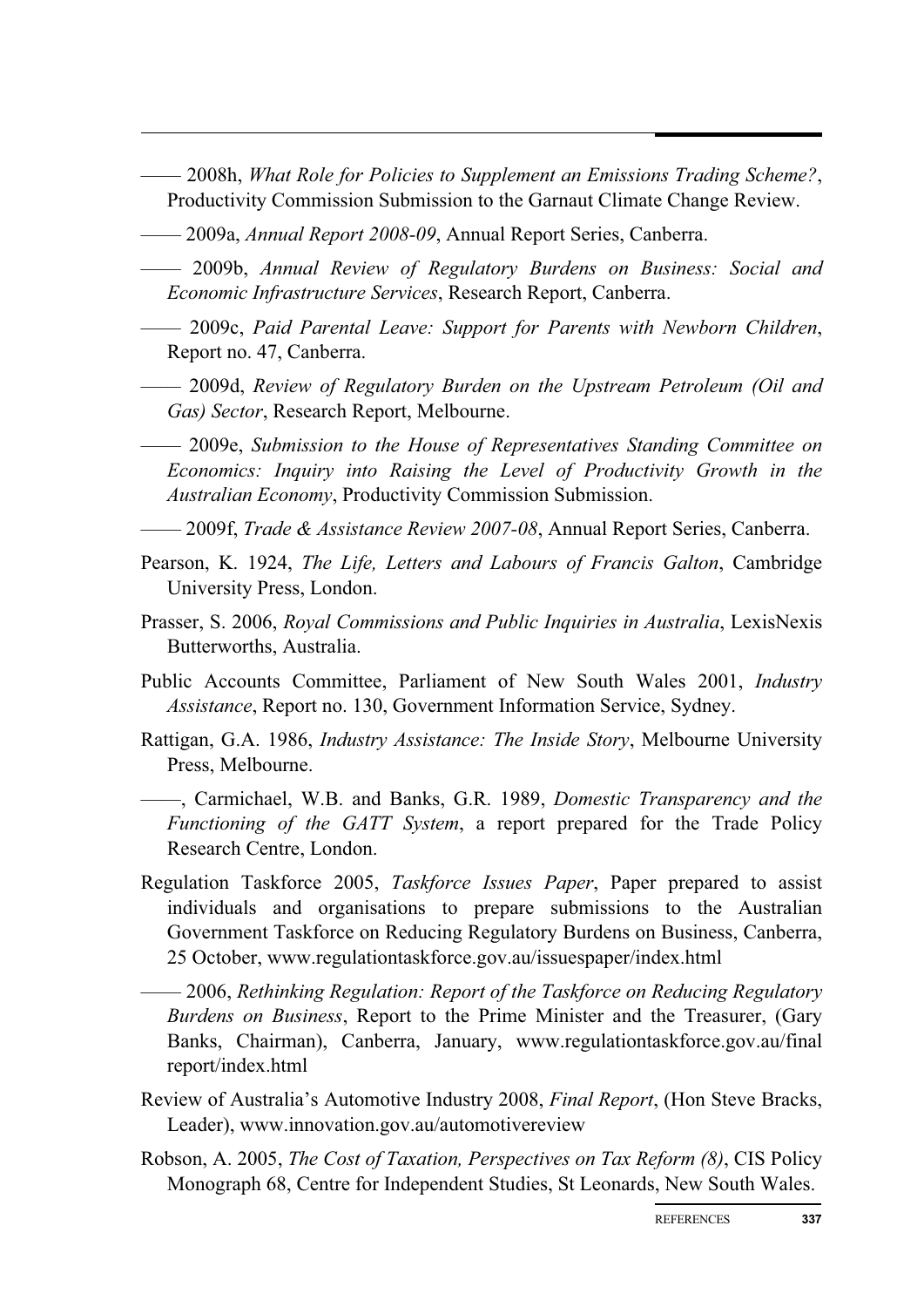- Rossi, P.H. 1987, 'The iron law of evaluation and other metallic rules', *Research in Social Problems and Public Policy*, vol. 4, pp. 3–20.
- Rudd, K. (Prime Minister) 2008, *Address to Heads of Agencies and Members of the Senior Executive Service*, Great Hall, Parliament House, Canberra.
- Samuel, G. 2001, National competition policy: the public interest, Address to the Economic Society of Australia, Canberra, 15 May.
- SCRGSP (Steering Committee for the Review of Government Service Provision) 2003, *Overcoming Indigenous Disadvantage: Key Indicators 2003*, Productivity Commission, Canberra.
- —— 2007, *Overcoming Indigenous Disadvantage: Key Indicators 2007*, Productivity Commission, Canberra.
- —— 2009, *Report on Government Services 2009*, Productivity Commission, Canberra.
- Shire of Jerramungup 1998, Submission to the Productivity Commission Inquiry into the Impact of Competition Policy Reforms on Rural and Regional Australia (sub. 1), www.pc.gov.au/\_\_data/assets/pdf\_file/0003/32583/sub001.pdf
- South Australian Government 1998, Submission to the Productivity Commission Inquiry into the Impact of Competition Policy Reforms on Rural and Regional Australia (sub. 156), www.pc.gov.au/ data/assets/pdf file/005/34538/sub156. pdf
- Spigelman, J.J. 2000, 'Seen to be done: the principle of open justice', quoted in Drummond D. 2001, Towards a more compliant judiciary? – Part II, *Australian Law Journal*, vol. 75, pp. 356.
- —— 2001, 'Citizens, consumers and courts', *Australian Journal of Public Administration*, vol. 60, no. 4, pp. 5–8, December.
- Tasman Transparency Group 2007, *A Trans-Tasman Policy Initiative*, 9 May, www.tasmantransparencygroup.com.
- Tasmanian Audit Office 2000, *Assistance to Industry*, Auditor-General Special Report no. 32, Government Printer, Tasmania.
- Tasmanian Government 1999, Submission to the Productivity Commission Inquiry into the Impact of Competition Policy Reforms on Rural and Regional Australia (sub. 198), www.pc.gov.au/\_\_data/assets/pdf\_file/0018/35163/sub198a.pdf
- Treasury 2007, *Intergenerational Report 2007*, www.treasury.gov.au/igr/IGR 2007.asp
- Vernon Report. *See* Committee of Economic Enquiry 1965.